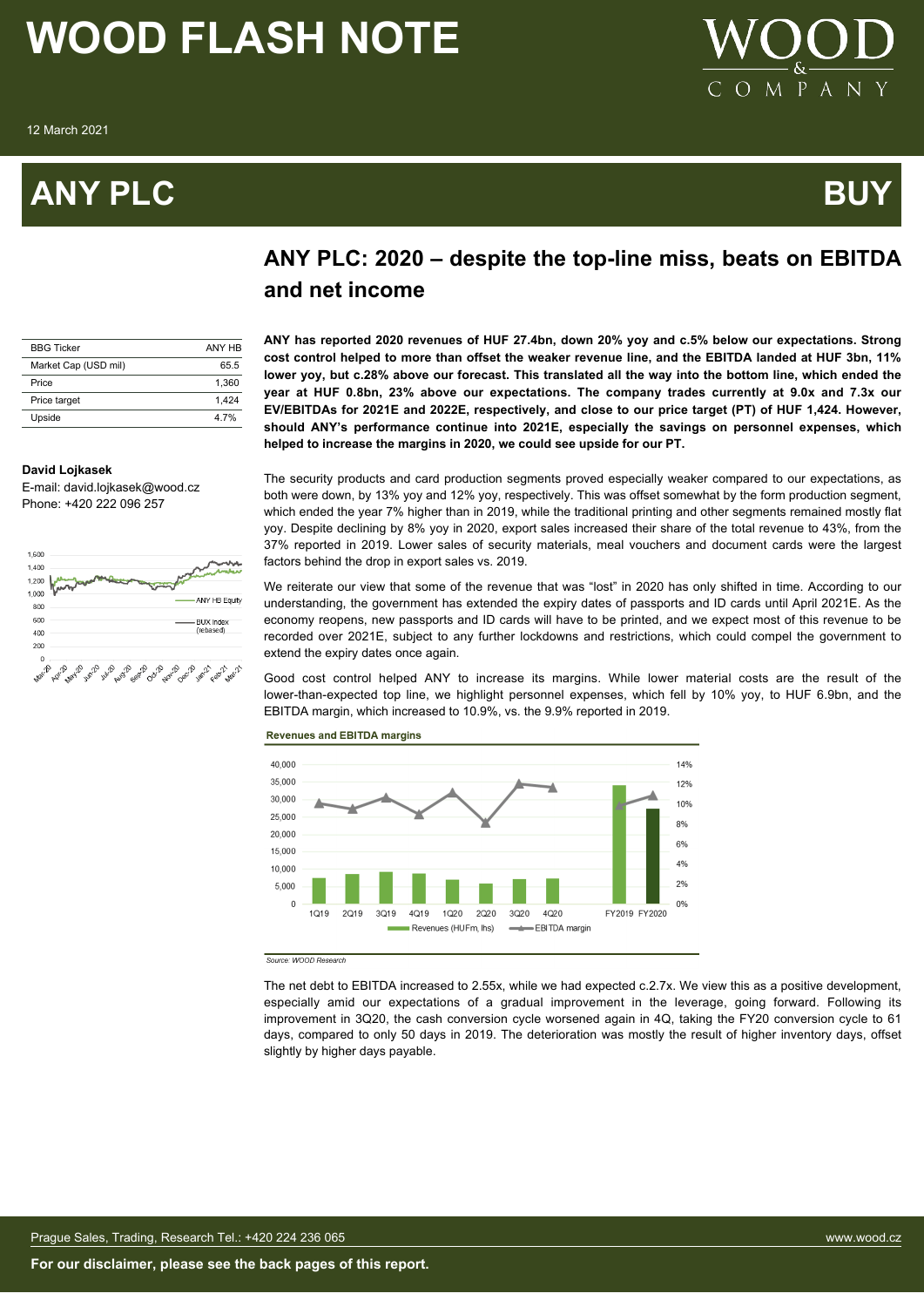

12 March 2021

| <b>ANY: summary financials</b> |           |           |           |           |         |             |         |
|--------------------------------|-----------|-----------|-----------|-----------|---------|-------------|---------|
| (HUF m)                        | 2017      | 2018      | 2019      | 2020      | yoy     | <b>WOOD</b> | vs WOOD |
| <b>Revenues</b>                | 26,181    | 30,527    | 34,131    | 27,424    | $-20%$  | 28,892      | $-5%$   |
| <b>Security Products</b>       | 6,500     | 9,475     | 10,504    | 6,950     | $-34%$  | 8,028       | $-13%$  |
| <b>Card Production</b>         | 7,652     | 9,250     | 11,002    | 7,900     | $-28%$  | 8,987       | $-12%$  |
| <b>Form Production</b>         | 10,253    | 9,663     | 10,255    | 10,309    | 1%      | 9,630       | 7%      |
| <b>Traditional Printing</b>    | 1,288     | 1.496     | 1,609     | 1,495     | $-7%$   | 1,484       | 1%      |
| Other                          | 488       | 643       | 761       | 770       | 1%      | 763         | 1%      |
| Material expenses              | $-17,270$ | $-21,590$ | $-22,848$ | $-18,749$ | $-18%$  | $-19,341$   | $-3%$   |
| Personnel expenses             | $-5.957$  | $-6,505$  | $-7,716$  | $-6,876$  | $-11%$  | $-7,639$    | $-10%$  |
| Other expenses                 | 114       | 554       | $-195$    | 1,196     | $-713%$ | $-434$      | n.m.    |
| <b>EBITDA</b>                  | 3,068     | 2,986     | 3,372     | 2,996     | $-11%$  | 2,345       | 28%     |
| D&A                            | $-1,070$  | $-1,133$  | $-1,289$  | $-1,498$  | 16%     | $-1,287$    | 16%     |
| <b>EBIT</b>                    | 1,998     | 1,853     | 2,083     | 1,498     | $-28%$  | 1,058       | 42%     |
| <b>Financial result</b>        | -93       | $-101$    | $-102$    | $-145$    | 43%     | $-83$       | 75%     |
| Pre-tax profit                 | 1,904     | 1,752     | 1,981     | 1,353     | $-32%$  | 975         | 39%     |
| Tax                            | $-360$    | $-362$    | $-459$    | $-82$     | $-82%$  | $-183$      | $-55%$  |
| Net income                     | 1,544     | 1,391     | 1,522     | 1,012     | $-34%$  | 792         | 28%     |
| <b>Minorities</b>              | 412       | 251       | 249       | 227       | $-9%$   | 156         | 45%     |
| Net income for shareholders    | 1,132     | 1,140     | 1,273     | 785       | $-38%$  | 635         | 23%     |

Source: Company data, WOOD Research

# ANY: operational data summary - annual

|                                    | 2017   | 2018   | 2019   | 2020   | yoy                |
|------------------------------------|--------|--------|--------|--------|--------------------|
| Materials expenses % of revenues   | 66.0%  | 70.7%  | 66.9%  | 68.4%  | 1.4 <sub>pp.</sub> |
| Personnel expenses % of revenues   | 22.8%  | 21.3%  | 22.6%  | 25.1%  | 2.5 <sub>pp</sub>  |
| <b>EBITDA</b> margin               | 11.7%  | 9.8%   | 9.9%   | 10.9%  | $1.0pp$ .          |
| <b>EBIT</b> margin                 | 7.6%   | 6.1%   | 6.1%   | 5.5%   | $-0.6$ pp.         |
| Net Income margin                  | 5.9%   | 4.6%   | 4.5%   | 3.7%   | $-0.8$ pp.         |
| Net Income for shareholders margin | 4.3%   | 3.7%   | 3.7%   | 2.9%   | $-0.9$ pp.         |
| Business lines as % of revenues    |        |        |        |        |                    |
| <b>Security Products</b>           | 25%    | 31%    | 31%    | 25%    | $-5.4$ pp.         |
| <b>Card Production</b>             | 29%    | 30%    | 32%    | 29%    | $-3.4$ pp.         |
| <b>Form Production</b>             | 39%    | 32%    | 30%    | 38%    | 7.5 <sub>pp.</sub> |
| <b>Traditional Printing</b>        | 5%     | 5%     | 5%     | 5%     | $0.7pp$ .          |
| Other                              | 2%     | 2%     | 2%     | 3%     | $0.6pp$ .          |
| <b>Export revenues</b>             | 11,120 | 11,071 | 12,638 | 11,659 | $-8%$              |
| <b>Security Products</b>           | 788    | 872    | 1.751  | 1,017  | $-42%$             |
| <b>Card Production</b>             | 1,202  | 1,316  | 1,457  | 815    | $-44%$             |
| <b>Form Production</b>             | 8,779  | 8,306  | 8,887  | 9,169  | 3%                 |
| <b>Traditional Printing</b>        | 23     | 46     | 23     | 9      | $-61%$             |
| Other                              | 328    | 531    | 520    | 649    | 25%                |
| Export as % of total revenues      | 42%    | 36%    | 37%    | 43%    | 5.5pp.             |
| <b>Security Products</b>           | 12%    | 9%     | 17%    | 15%    | $-2.0pp$ .         |
| <b>Card Production</b>             | 16%    | 14%    | 13%    | 10%    | $-2.9$ pp.         |
| <b>Form Production</b>             | 86%    | 86%    | 87%    | 89%    | 2.3pp.             |
| <b>Traditional Printing</b>        | 2%     | 3%     | 1%     | 1%     | $-0.8$ pp.         |
| Other                              | 67%    | 83%    | 68%    | 84%    | 16.0pp.            |
| Receivable days                    | 65     | 57     | 54     | 57     | 3                  |
| <b>Inventory days</b>              | 39     | 42     | 32     | 53     | 22                 |
| Payable days                       | 37     | 40     | 36     | 49     | 13                 |
| <b>Cash conversion cycle</b>       | 67     | 58     | 50     | 61     | 11                 |

Source: Company data, WOOD Research

| Year  | <b>Sales</b> | <b>EBITDA</b> | <b>EBIT</b> | Net income | <b>EPS</b> | P/E  | <b>EV/EBITDA</b> | <b>DPS</b> | <b>Dividend</b> |
|-------|--------------|---------------|-------------|------------|------------|------|------------------|------------|-----------------|
|       | (HUF m)      | (HUF m)       | (HUF m)     | (HUF m)    | (HUF)      | (x)  | (x)              | (HUF)      | vield           |
| 12017 | 26.181       | 3,068         | 1.998       | 1.040      | 70.3       | 19.0 | 8.3              | 84.0       | 6.3%            |
| 2018  | 30.527       | 2.986         | 1,853       | 1.140      | 77.1       | 16.8 | 8.8              | 79.0       | 6.1%            |
| 2019  | 34.130       | 3.372         | 2.083       | 1.273      | 86.0       | 16.2 | 8.1              | 77.1       | 5.5%            |
| 2020E | 28.892       | 2.345         | 1.058       | 635        | 43.0       | 32.2 | 11.9             | 0.0        | 0.0%            |
| 2021E | 32.349       | 2.998         | 1.693       | 1.033      | 69.8       | 19.8 | 9.0              | 64.4       | 4.7%            |
| 2022E | 35.320       | 3.739         | 2.415       | 1.510      | 102.1      | 13.6 | 7.3              | 69.8       | 5.0%            |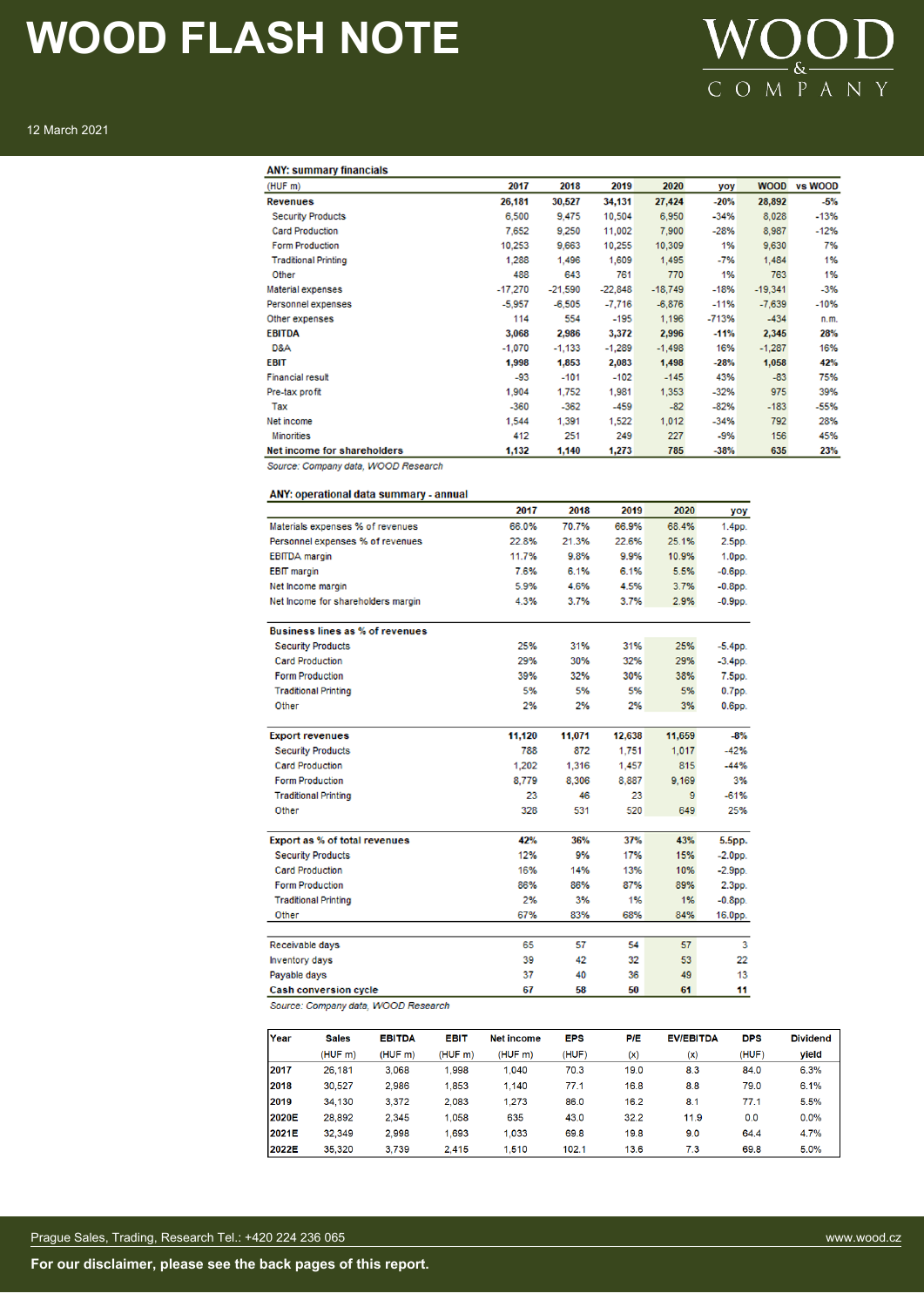

12 March 2021

# **DISCLAIMER**

#### **Important Disclosures**

This investment research is published by WOOD & Company Financial Services, a.s. ("WOOD&Co") and/or one of its branches who are authorised and regulated by the Czech National Bank (CNB) as Home State regulator and in Poland by the Polish Financial Supervision Authority (KNF), in Slovakia by the National Bank of Slovakia (NBS), in Italy by the Companies and Stock Exchange Commisssion (CONSOB) and in the UK by the Financial Conduct Authority (FCA) as Host State regulators.

*This research/commentary was prepared by the assignment of Budapest Stock Exchange Ltd. (registered seat: 1054 Budapest, Szabadság tér 7. Platina torony I. ép. IV. emelet; company registration number: 01-10-044764, hereinafter: BSE) under the agreement which was concluded by and between BSE and WOOD & Company Financial Services, a.s. (registered seat: námstí Republiky 1079/1a, 110 00 Praha 1, Czech Republic; company registration number: 265 03 808, hereinafter: Investment Service Provider).*

BSE shall not be liable for the content of this research/commentary, especially for the accuracy and completeness of the information therein and for the forecasts and conclusions; the Service Provider shall be solely liabl *these. The Service Provider is entitled to all copyrights regarding this research/commentary however BSE is entitled to use and advertise/spread it but BSE shall not modify its content.*

*This research/commentary shall not be qualified as investment advice specified in Point 9 Section 4 (2) of Act No. CXXXVIII of 2007 on Investment Firms and Commodity Dealers and on the Regulations Governing their Activities. Furthermore, this document shall not be qualified as an offer or call to tenders for the purchase, sale or hold of the financial instrument(s) concerned by the research/commentary.*

This investment research was completed on 11/03/2021 at 21:30 CET and disseminated on 12/03/2021 at 07:40 CET.

| WOOD&Co's rating and price target history for ANY PLC over the preceding 12-month period: |  |
|-------------------------------------------------------------------------------------------|--|
|                                                                                           |  |

| Date<br>$ -$    | Ratino                                     | Date<br>_____                      | --                 |
|-----------------|--------------------------------------------|------------------------------------|--------------------|
| /2020<br>- 1.31 | DI IV<br>coverage<br>ΩŤ<br>transter<br>DU. | 1/2020<br>$\sim$<br>$\overline{ }$ | .424<br><b>HUF</b> |

The meanings of recommmendations made in WOOD&Co's investment research are as follows:

**BUY:** The stock is expected to generate total returns of over 15% during the next 12 months as measured by the price target.

**HOLD:** The stock is expected to generate total returns of 0-15% during the next 12 months as measured by the price target.

**SELL:** The stock is expected to generate a negative total return during the next 12 months as measured by the price target.

RESTRICTED: Financial forecasts, and/or a rating and/or a price target is restricted from disclosure owing to Compliance or other regulatory/legal considerations such as a blackout period or a conflict of interest. **NOT RATED**: Suspension of rating after 30 consecutive weekdays where the current price vis-à-vis the price target has been out of the range dictated by the current BUY/HOLD/SELL rating.

**COVERAGE IN TRANSITION:** Due to changes in the Research team, the disclosure of a stock's rating and/or price target and/or financial information are temporarily suspended.

As of the end of the last calendar quarter, the proportion of all WOOD&Co's investment research vis-à-vis the proportion of subject companies that were investment banking clients over the previous 12 months is as follows:

|                                 | <b>BUY</b> | <b>HOLD</b> | SELL | Restricted | <b>NOT RATED</b> | <b>Coverage in transition</b> |
|---------------------------------|------------|-------------|------|------------|------------------|-------------------------------|
| <b>Equity Research Coverage</b> | 55%        | 37%         | 8%   |            | n.a              | 10/2                          |
| <b>IB Clients</b>               |            |             | n.a. | n.a.       | n.a              | - -<br>11.d.                  |

Any prices of financial instruments quoted in this investment research are taken as of the previous day's market close on the home market unless otherwise stated.

Details of the methodologies used to determine WOOD&Co's price targets and risk assessment related to the achievement of the targets are outlined throughout the most recent substantive report/note on the subject company.

It should be assumed that the risks and valuation methodology presented in daily news or flash notes, and not changing WOOD&Co's estimates or ratings, are as set out in the most recent substantive research report/note on the subject company and can be found on our website at **[https://research.wood.com](https://research.wood.com/)**.

WOOD&Co's policy is to update investment research as it deems appropriate, based on developments in the subject company, sector or market that may have a material impact on the views or opinions stated in the investment research.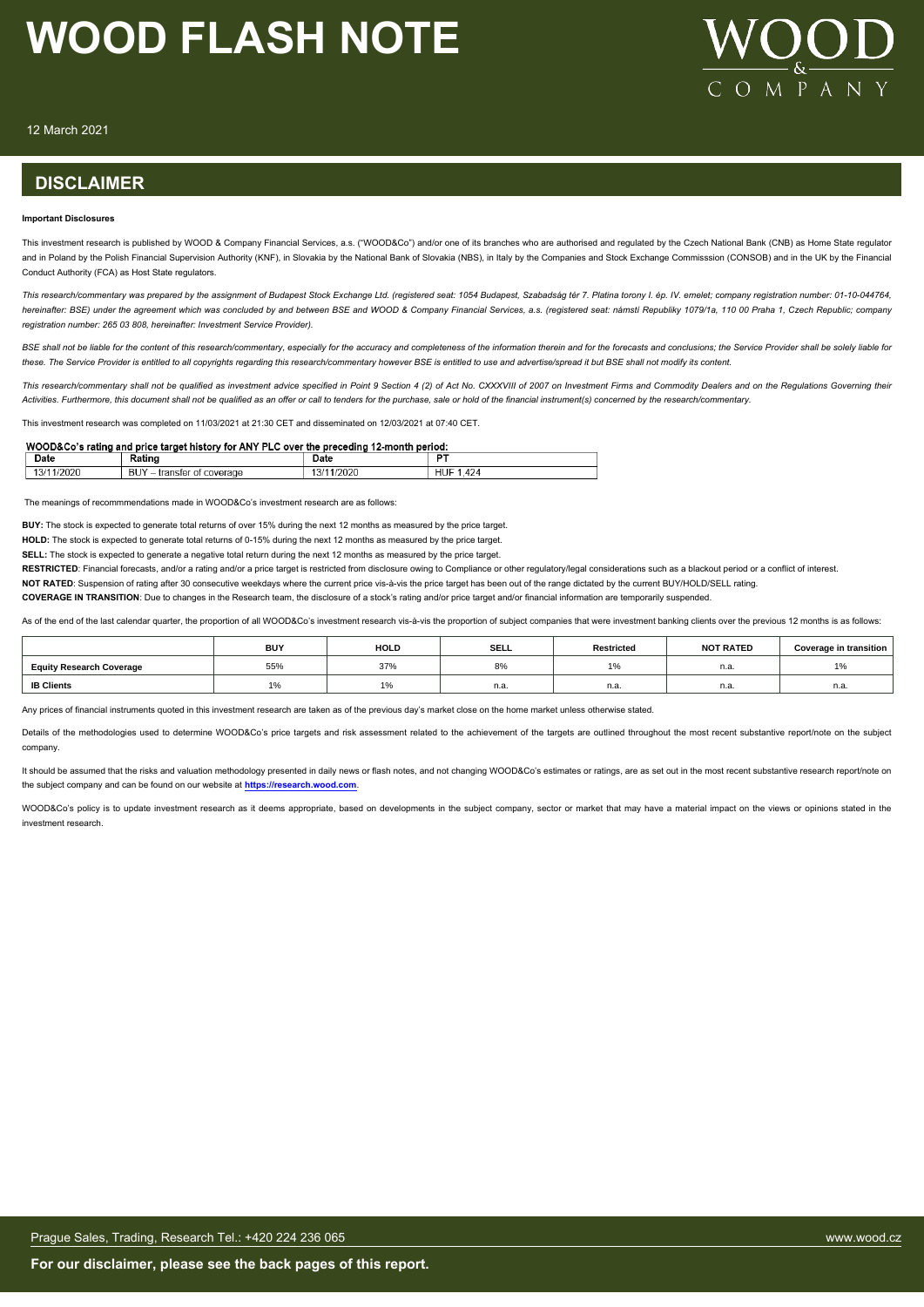

# 12 March 2021

### **WOOD Research Disclosures (as of 12 March 2021)**

| Company                           | <b>Disclosures</b> | Company                      | <b>Disclosures</b> |
|-----------------------------------|--------------------|------------------------------|--------------------|
| <b>Alior Bank</b>                 | 5                  | <b>KGHM</b>                  |                    |
| AmRest                            |                    | Kofola CS                    |                    |
| ANY Security Printing Company PLC |                    | Komercni                     | 4.5                |
| Banca Transilvania                |                    | Kruk                         |                    |
| <b>Bank of Cyprus</b>             |                    | <b>Lotos</b>                 |                    |
| <b>BRD</b>                        | 5                  | MedLife                      |                    |
| <b>Bucharest Stock Exchange</b>   |                    | <b>MONETA Money Bank</b>     |                    |
| Santander Bank Polska             | 5                  | O2 Czech Republic            | 1, 4, 5            |
| <b>CCC</b>                        |                    | <b>OMV Petrom</b>            | 3.5                |
| <b>CD Projekt</b>                 | 5                  | Orange PL                    |                    |
| Ceska zbrojovka Group             | 1, 2, 3            | Pekao                        | 4, 5               |
| <b>CEZ</b>                        |                    | PGE                          |                    |
| <b>CME</b>                        |                    | <b>PGNiG</b>                 |                    |
| Dino                              |                    | Philip Morris CR             |                    |
| <b>DO&amp;CO</b>                  |                    | <b>PKN Orlen</b>             |                    |
| <b>Flectrica</b>                  |                    | PKO BP                       | 4,5                |
| <b>Erste Group Bank</b>           | 5                  | PZU                          | 4, 5               |
| Eurobank                          |                    | Romgaz                       |                    |
| Eurocash                          | 4, 5               | Santander Bank Polska        |                    |
| Fortuna                           |                    | Siauliu Bankas               | 1, 2, 4            |
| <b>Fondul Proprietatea</b>        | 1, 2, 3, 4, 5      | Tauron                       |                    |
| <b>Graphisoft Park</b>            |                    | <b>TBC Bank</b>              |                    |
| <b>ING BSK</b>                    |                    | <b>Ten Square Games</b>      |                    |
| Kazatomprom                       |                    | Transelectrica               |                    |
| Kernel                            |                    | Transgaz                     |                    |
| Kety                              | 5                  | <b>Warsaw Stock Exchange</b> | 5                  |

#### **Description**

- 1 The company currently is, or in the past 12 months was, a client of WOOD & Co or any of its affiliates for the provision of corporate finance/investment banking services.
- In the past 12 months, WOOD & Co or any of its affiliates have received compensation for corporate finance/investment banking services from the company.
- 3 In the past 12 months, WOOD & Co or any of its affiliates have been lead manager or co-lead manager of a publicly disclosed offer of the company's financial instruments.
- In the past 12 months, WOOD & Co or any of its affiliates have acted as broker to the company
- 5 WOOD & Co or any of its affiliates are market maker(s) or liquidity provider(s) in relation to financial instruments of the company.
- 6 In the past 12 months, WOOD & Co or any of its affiliates have provided to the company any services set out in Sections A and B or Annex I to the Directive 2014/65/EU of the European Parliament and of the
- Council, other than services listed under points 1, 3, 4 or 5 above, or received compensation for such services from the company.
- 7 The authoring analyst or any individual involved in the preparation of this investment research have purchased/received shares in the company prior to a public offering of those shares; and the price at which they were acquired along with the date of acquisition are disclosed above.
- 8 The authoring analyst or any individual involved in the preparation of this investment research has a direct ownership position in securities issued by the company.
- 9 A partner, director, officer, employee or agent of WOOD & Co and its affiliates, or a member of his/her household, is an officer, or director, or serves as an advisor or board member of the company.
- 10 WOOD & Co or its affiliates hold a net long or short position exceeding the threshold of 0,5% of the total issued share capital of the company, calculated in accordance with Article3 of Regulation (EU) No 236/2012 and with Chapters III and IV of Commission Delegated Regulation (EU) No 918/2012.
- 11 The company owns more than 5% of the total issued share capital in WOOD & Co or any of its affiliates.

The authoring analysts who are responsible for the preparation of this investment research have received (or will receive) compensation based upon (among other factors) the overall profits of WOOD&Co, which includes corporate finance/investment banking, sales and trading and principal trading revenues. However, such authoring analysts have not received, and will not receive, compensation that is directly based upon or linked to one or more specific activities, or to recommendations contained in the investment research. One factor in equity research analyst compensation is arranging corporate access events/meetings between institutional clients and the management teams of covered companies (with the company management being more likely to participate when the analyst has a positive view of the company)

WOOD&Co and its affiliates may have a corporate finance/investment banking or other relationship with the company that is the subject of this investment research and may trade in any of the designated investments mentioned herein either for their own account or the accounts of their clients, in good faith or in the normal course of market making. Accordingly, WOOD&Co or their affiliates, principals or employees (other than the authoring analyst(s) who prepared this investment research) may at any time have a long or short position in any such designated investments, related designated investments or in options, futures or other derivative instruments based thereon.

WOOD&Co manages conflicts of interest arising as a result of preparation and publication of research through its use of internal databases, notifications by the relevant employees and Chinese Walls as monitored by Compliance. For further details, please see our website at **https://www.wood.cz/mifid-information/**.

The information contained in this investment research has been compiled by WOOD&Co from sources believed to be reliable, but (with the exception of the information about WOOD&Co) no representation or warranty, express or implied, is made by WOOD&Co, its affiliates or any other person as to its fairness, accuracy, completeness or correctness. WOOD&Co has not independently verified the facts, assumptions, and estimates contained herein. All estimates, opinions and other information contained in this investment research constitute WOOD&Co' judgement as of the date of this investment research, are subject to change without notice and are provided in good faith but without legal responsibility or liability.

WOOD&Co salespeople, traders, and other professionals may provide oral or written market commentary or trading strategies to our clients and our proprietary trading desk that reflect opinions that are contrary to the opinions expressed in this investment research. WOOD&Co's affiliates, proprietary trading desk and investing businesses may make investment decisions that are inconsistent with the recommendations or views expressed in this investment research.

This investment research is provided for information purposes only and does not constitute or form part of an offer or invitation or solicitation to engage in investment activity or to buy or sell any designated investments discussed herein in any jurisdiction. As a result, the designated investments discussed in this investment research may not be eligible for offer or sale in some jurisdictions. This investment research is not, and under no circumstances should be construed as, a solicitation to act as a securities broker or dealer in any jurisdiction by any person or company that is not legally permitted to carry on the business of a securities broker or dealer in that jurisdiction.

This investment research is prepared for general circulation to WOOD&Co's clients and does not have regard to the investment objectives, financial situation or particular needs of any particular person. Investors should consider this report as only a single factor in making their investment decision and obtain advice based on their own individual circumstances before making an investment decision. To the fullest extent permitted by law, none of WOOD&Co, its affiliates or any other person accepts any liability whatsoever for any direct or consequential loss arising from or in connection with the use of this investment research.

#### **For United Kingdom or EU Residents:**

This investment research is only for persons who are eligible counterparties or professional clients within the meaning of Directive 2014/65/EU of the European Parliament and of the Council of 15 May 2014 on markets in financial instruments and amending Directive 2002/92/EC and Directive 2011/61/EU and is exempt from the general restrictions in section 21 of the Financial Services and Markets Act 2000 (or any analogous legislation) on the communication of invitations or inducements to engage in investment activity on the grounds that it is being distributed in the United Kingdom only to persons of a kind described in Article 19(5) (Investment Professionals) and 49(2) (High Net Worth companies, unincorporated associations, etc.) of the Financial Services and Markets Act 2000 (Financial Promotion) Order 2005 (as amended).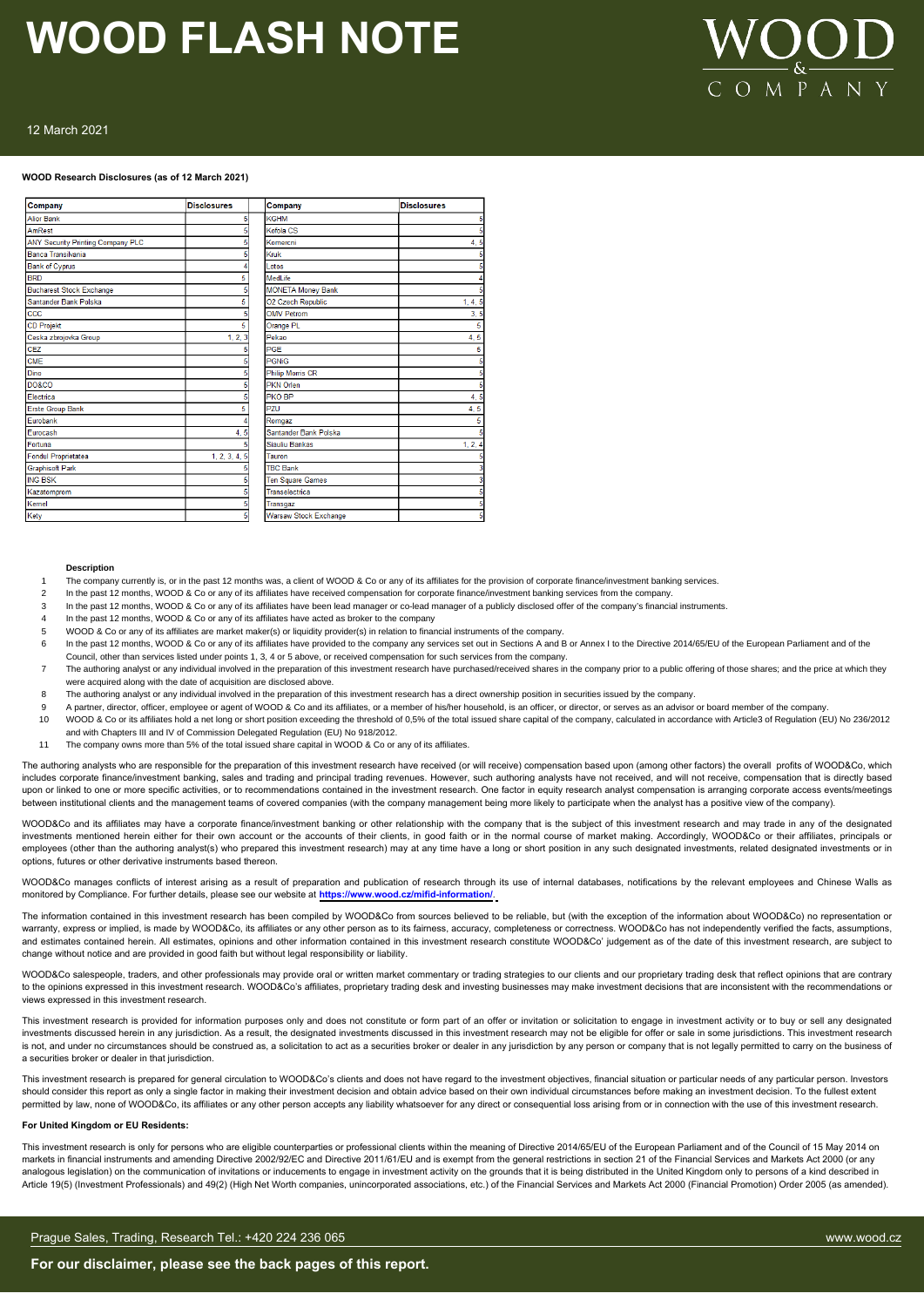

### 12 March 2021

It is not intended to be distributed or passed on, directly or indirectly, to any other class of persons. This material is not for distribution in the United Kingdom or Europe to retail clients, as defined under the rules the Financial Conduct Authority.

#### **For United States Residents:**

This investment research distributed in the United States by WOOD&Co, and in certain instances by Brasil Plural Securities LLC ("Brasil Plural"), a U.S. registered broker dealer, only to "major U.S. institutional investors", as defined under Rule 15a-6 promulgated under the U.S. Securities Exchange Act of 1934, as amended, and as interpreted by the staff of the U.S. Securities and Exchange Commission ("SEC"). This investment research is not intended for use by any person or entity that is not a major U.S. institutional investor. If you have received a copy of this research and are not a major U.S. institutional investor, you are instructed not to read, rely on or reproduce the contents hereof, and to destroy this research or return it to WOOD&Co or to Brasil Plural. Analyst(s) preparing this report are employees of WOOD&Co who are resident outside the United States and are not associated persons or employees of any U.S. registered broker-dealer. Therefore the analyst(s) are not be subject to Rule 2711 of the Financial Industry Regulatory Authority ("FINRA") or to Regulation AC adopted by SEC which, among other things, restrict communications with a subject company, public appearances and personal trading in securities by a research analyst. Any major U.S. Institutional investor wishing to effect transactions in any securities referred to herein or options thereon should do so by contacting a representative of Brasil Plural. Brasil Plural is a broker-dealer<br>re 212-388-5613. WOOD&Co is not affiliated with Brasil Plural or any other U.S. registered broker-dealer.

The views and sentiments expressed in this investment research and any findings thereof accurately reflect the analyst's truthful views about the subject securities and or issuers discussed herein.